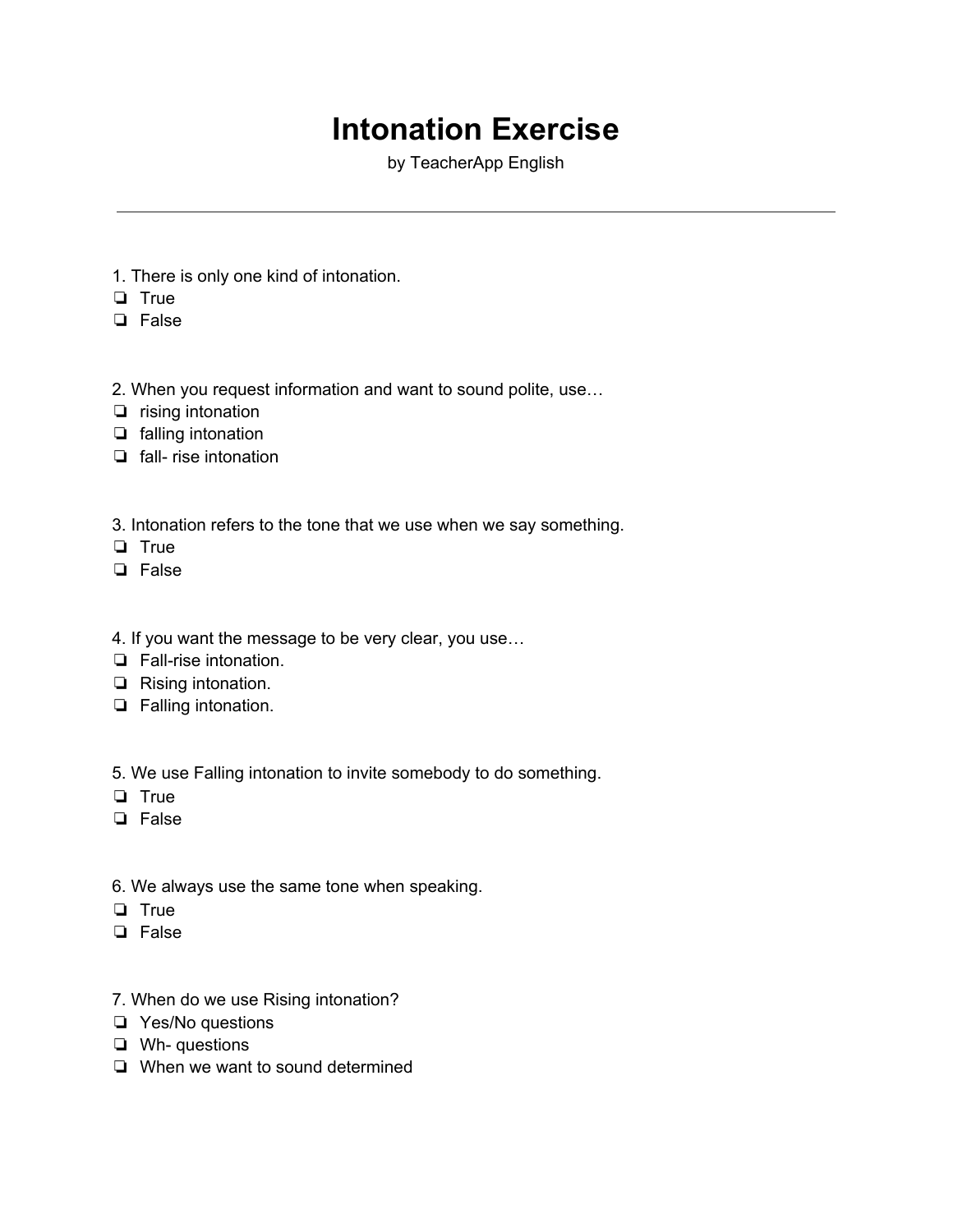- 8. We can use intonation to express feelings.
- ❏ True
- ❏ False
- 9. Where do you  $\searrow$  live?
- ❏ Rising intonation
- ❏ Falling intonation
- ❏ Fall-rise intonation

10. Which tone would you use to ask a question if you want someone to answer Yes or No?

- ❏ Rising
- ❏ Falling
- ❏ Fall-rise

Correct Answers on final page.